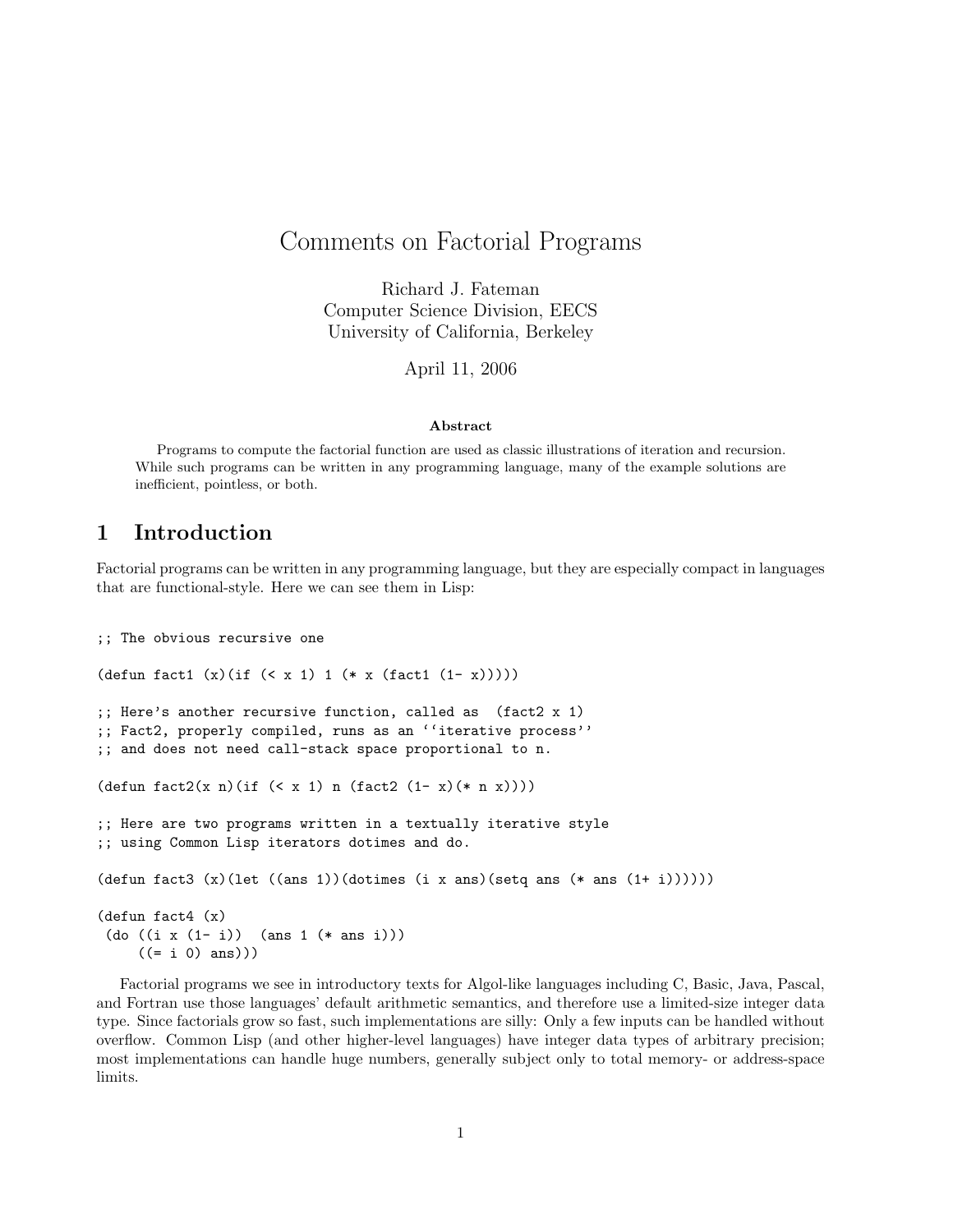# 2 Trivializing a Factorial Program

13! is 6,227,020,800, which exceeds  $2^{31} - 1$  or 2,147,483,647, so on a 32-bit machine using ordinary 32-bit integers, you cannot compute more than 12 different factorials, and out of those,  $0!=1, 1!=1$ , and maybe  $2!=2$  are not very interesting. At most we are talking about these pairs:

(0 1) (1 1) (2 2) (3 6) (4 24) (5 120) (6 720) (7 5040) (8 40320) (9 362880) (10 3628800) (11 39916800) (12 479001600)

These can easily be stored in an array. If you are at all concerned about speed or simplicity, the factorial program could be something like this (yes, Lisp has arrays, accessed with aref):

```
(defun fact5 (x)
 (if (typep x '(integer 0 12))
      (aref #(1 1 2 6 24 120 720 5040 40320 362880 3628800 39916800 479001600)
            x)
      (error "~S is not a valid argument to FACT5" x)))
```
Say you are willing to use floating-point numbers. You can compute up to 170! = about 7.3d+306, but 171 will overflow. These too could be stored in an array, and the answers will be exactly correct up to the factorial of 22. Beyond that the truncation error makes the answers inexact.

You might object that you are trying to compute factorials, and storing them in a table is unfair. Well, are you trying to compute them, or just supply them as fast as possible? Many programs store auxiliary data: a cosine program might have  $\pi/8$  precomputed, as well as data consisting of coefficients of an approximating polynomial. A short table of factorials, if indeed that helps get the result fast, seems plausible from that perspective.

# 3 Non-trivial Factorials

Let us say you want to reconsider this calculation so that factorial of more numbers is possible, using "bignumber" arithmetic. As an example, compute 20,000! which has over 77,300 decimal digits.

How should you compute such huge numbers?

If your objective is to compare different implementations of bignumber operations, it probably doesn't matter if you have the most efficient factorial. The question then is: whatever algorithm you use runs a particular sequence of bignumber operations. Is that what you want to time? You can choose, depending on the algorithm, to arrange the testing so that operations are mostly or entirely small X big numbers, or (medium-big) X (medium-big). The latter situation occurs if you write a program to clump together (by multiplication) some grouping of the operands, instead of accumulating the product by successive multiplications by the next integer.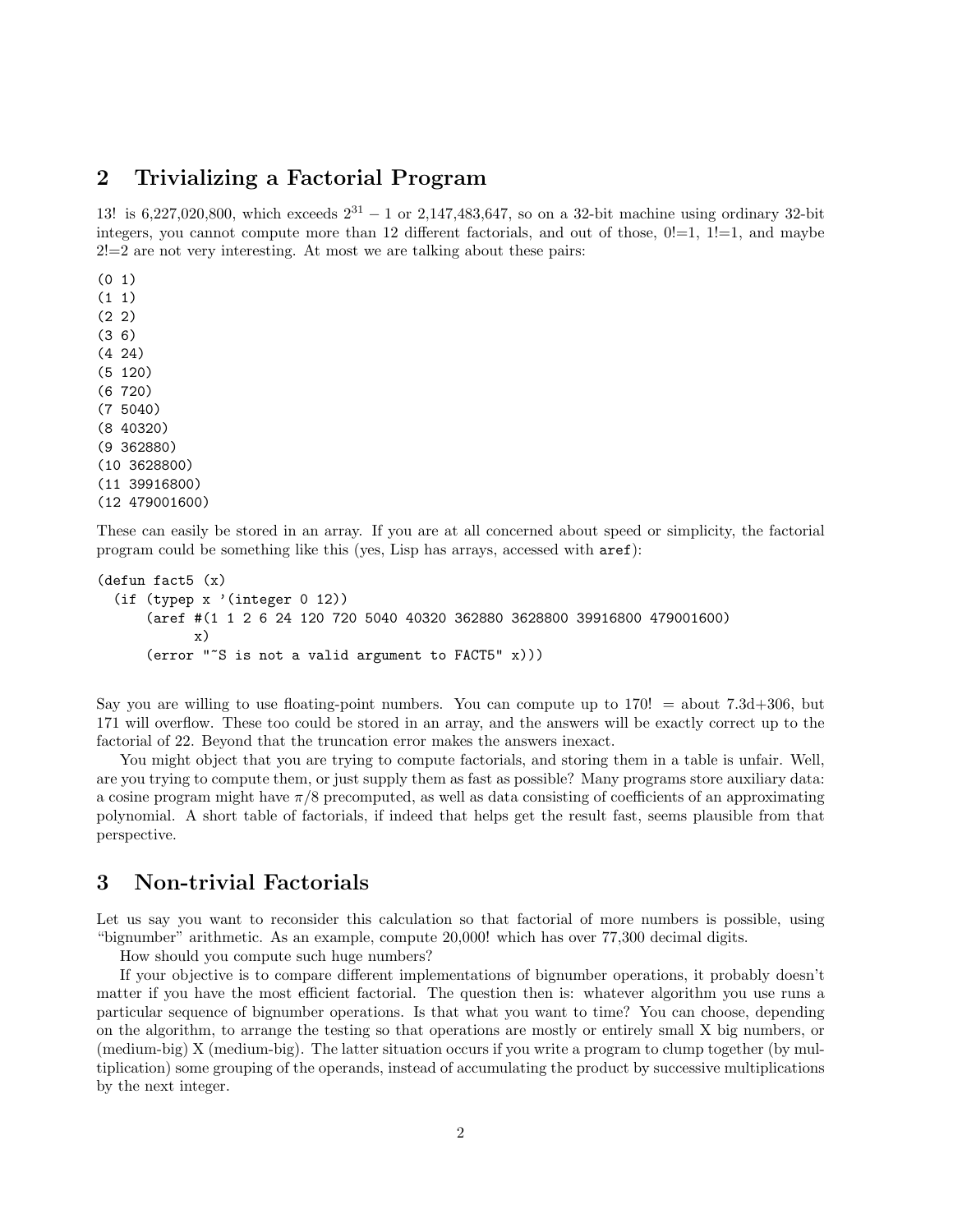Any of the Lisp programs above will compute factorial, even for rather large numbers. The particular programs shown above will spend most of their time multiplying small X big.

Computer algebra systems (CAS) and libraries intended to be used for computational number theory are not only prepared to use bignumbers, but must be prepared, generally, to compute large results, including those which, in the ordinary course of events, don't seem particulary useful. Nevertheless, these questions should be answered as fast as practicable– perhaps to maintain a certain level of dignity.

Let's turn to much faster programs. For example consider the one below, even though it also does  $n$ multiplies. (It is a good puzzle to figure out why, and the reader might wish to figure this out. Hint: it is faster to multiply equal-size numbers especially when they are small.)

```
(\text{defun fact}6(x)(k x 1))
```

```
;; k(n,m) is a kind of factorial, n*(n-m)*(n-2m)*.......
(defun k (n m) ;; (k n 1) is n!
 (if (<= n m) n(* (k n (* 2 m)) (k (- n m) (* 2 m))))
```
That's all that's needed to be fairly good.

We can try to gild the lily and use some other facts about factorials such as  $k(2n, 2) = 2<sup>n</sup> k(n, 1)$ . Here's how

```
;; (kg n) is n!.
;; kg uses ash, arithmetic shift. (ash m 1) is 2n.
;; (ash n -1) is n/2.
(defun kg (n)
  (let ((shift 0))
    (labels
        ((kg1 (n m)
           (cond ((and (evenp n)(> m 1))
                  (incf shift (ash n -1))
                  (kg1 (ash n -1) (ash m -1)))
                 ((\leq n \le n) n)(t (* (kg1 n (ash m 1))
                        (kg1 (-n m)(ash m 1))))))(ash (kg1 n 1) shift))))
```
This kg program is faster than the k program immediately above it because it defers multiplications by factors of two until the end, and then does it as one big shift. For example, computing 20,000! ends with a whopping arithmetic left shift of 19,995 bits.

Earlier we suggested storing the first 12 factorials in a table. We can't realistically save "all" factorials in a table, but we can remember some of them; pre-computing 100! makes it fast to compute 101!. We can also save ones that were just previously computed, foiling any timing tests that compute the same value repeatedly in a loop.

```
;; kk computes the product of only the terms down to min, as needed.
;; (* (kk 100 1 50)(kk 49 1 1)) is the same as (kk 100 1 1).
;; (kk n 1 n) is simply n.
```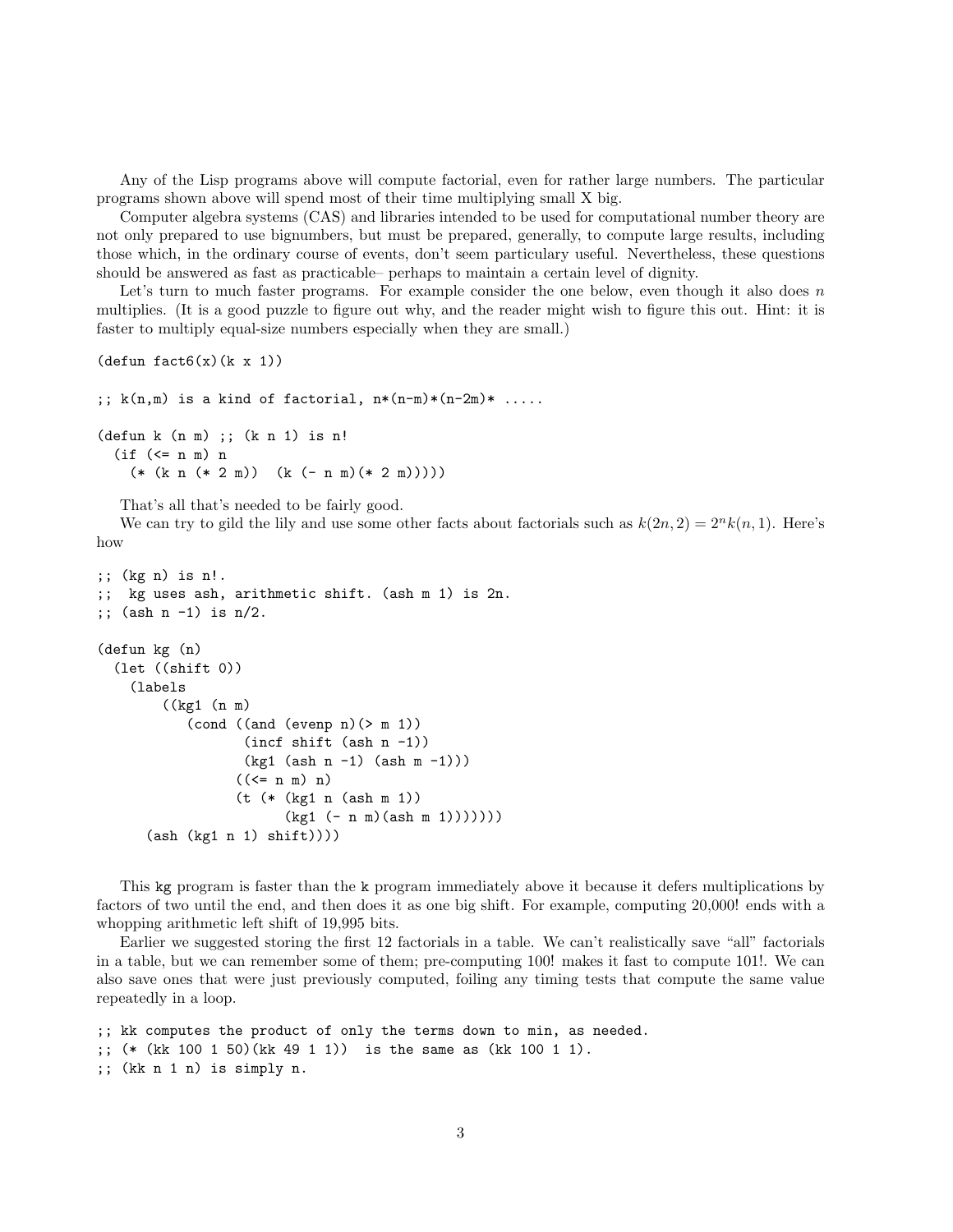```
(defun kk (n m min) ;; (kk n 1 1) is n!
  (declare (fixnum n m min))
  \text{(cond } ((\text{ s n min}) 1)((\leq n \le n) n)(t (* (kk n (ash m 1) min)
              (kk (- n m)(ash m 1) min))))(defun kmemfac(n) ;; a factorial with memory
  (let ((z (lookupfact n)))
         ;; find z, the largest integer <= n such that we know z!
 (if (=(car z) n)(cdr z); return the answer if we found it.
    (rememberfact n ;; otherwise compute and remember this.
                  (* (kk n 1 (1+ (car z)))
                     (cdr z))))))
;; create a table for factorials
(defvar oldfacts nil) ;oldfacts is a global name
;; if you want to re-initialize the memory, call (clearfact)
(defun clearfact()(setf oldfacts (make-array 0 :adjustable t :fill-pointer t))
                  (vector-push-extend (cons 0 1) oldfacts)) ;install one answer.
(clearfact) ; clear it now.
;; we could precompute factorials of 100, 1000, 5000, by
;; (progn (kmemfac 100)(kmemfac 1000)(kmemfac 5000) nil)
(defun rememberfact(n f)
  (vector-push-extend (cons n f) oldfacts)
  (setf oldfacts (sort oldfacts #'> :key #'car))
  f)
(defun lookupfact(n)
  (loop for i from 0 to (length oldfacts)
      do (if
             (<= (car (aref oldfacts i)) n)
             (return (aref oldfacts i)))))
```
We have run instrumented versions of these programs to figure out where they are spending most of their time. Say you wish to compute 20,000 factorial. How many "bignum" multiplications do you need? If you use one of the simple factorials, you compute about 19,987 products in which exactly one of the arguments is a bignum. Using the split-recursive version, only about 11,800 include a bignum, saving considerable time.

Using the table-based factorial, assume you wish to compute 10,000!. This uses about 5888 bignum multiplies, so the other 4,112 are done "on the cheap."

Now suppose you wish to compute 20,000!. It requires about 5,900 additional bignum multiplies.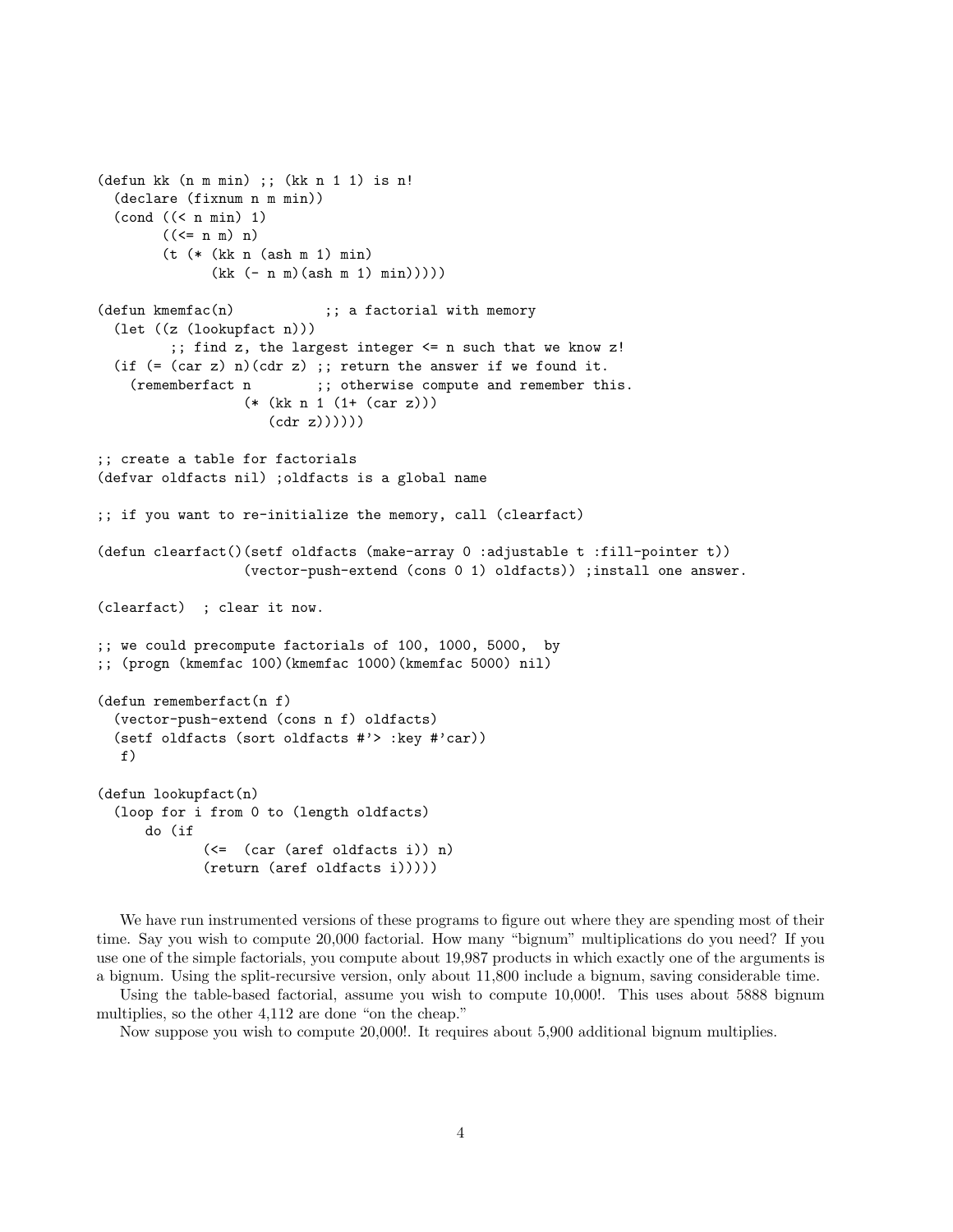### 4 What's Out There Already?

For some people the first and perhaps only experience with computing with arbitrary precision integers comes through using a CAS such as Mathematica or Maple. One way of testing them is to compute factorial of large numbers. So even if the computation is inherently not very useful it serves as an easily-typed benchmark.

How hard do the programmers of these systems work on making this task fast? We looked at the Macsyma CAS factorial program (actually, the open-source Maxima version, code unchanged since 1982.) Restated somewhat, it looks like this:

```
(defun maxfact (n &aux (ans 1) )
  (let* ((vec (make-array (if (< n 100) 1 20) :initial-element 1))
         (m (length vec))
         (i 0)(declare (fixnum j n m j))
  (loop for i from 1 to n
         do (setq j (mod i m))
         (setf (aref vec j) (* (aref vec j) i)))
  (dotimes (v m ans)
         (\text{setq ans } (* \text{ ans } (\text{aref vec } v))))))
```
This routine, except for smallish input, works by setting up an array of 20 values and tries to accumulate the product in 20 pieces, and then multiplies them together. It occurred to us to use a circular list instead of an array with modular indexing, saving some time.

Here what it looks like

```
;; make a circular list of numbers 1, 2, \ldots n, 1, 2, \ldots(\text{defun cloop}(n) ;; (cloop 5) is #1=(5 4 3 2 1 . #1#)(let*((start (list 1))
        (end start))
   (dotimes (i (1- n) (setf (cdr end) start)) ;loop around
      (setq start (cons (+ 2 i) start)))(setf *print-circle* t) ;; helpful if you want to debug this...
(defun loopprod (l)
 ;; efficient product of all the approximately equal
 ;; numbers in the loop trying to keep the sizes of inputs
 ;; approximately balanced. the circular loop l is destroyed in the
 ;; process.
 (cond ((eq (cdr 1) 1)(car 1))(t (setf (car l)(* (car l)(cadr l)))
           (set (cdr 1)(cddr 1))(loopprod (cdr l))))) ;tail recursion
;; Here is the factorial based on maxima's but using a circular list for storage
(defun maxfact (n)
 (let* ((z (if (< n 100) 5 100))
         (aloop (cloop z))) ; heuristic: choose 5 or 100.
   (loop for i from (1+ z) to n
```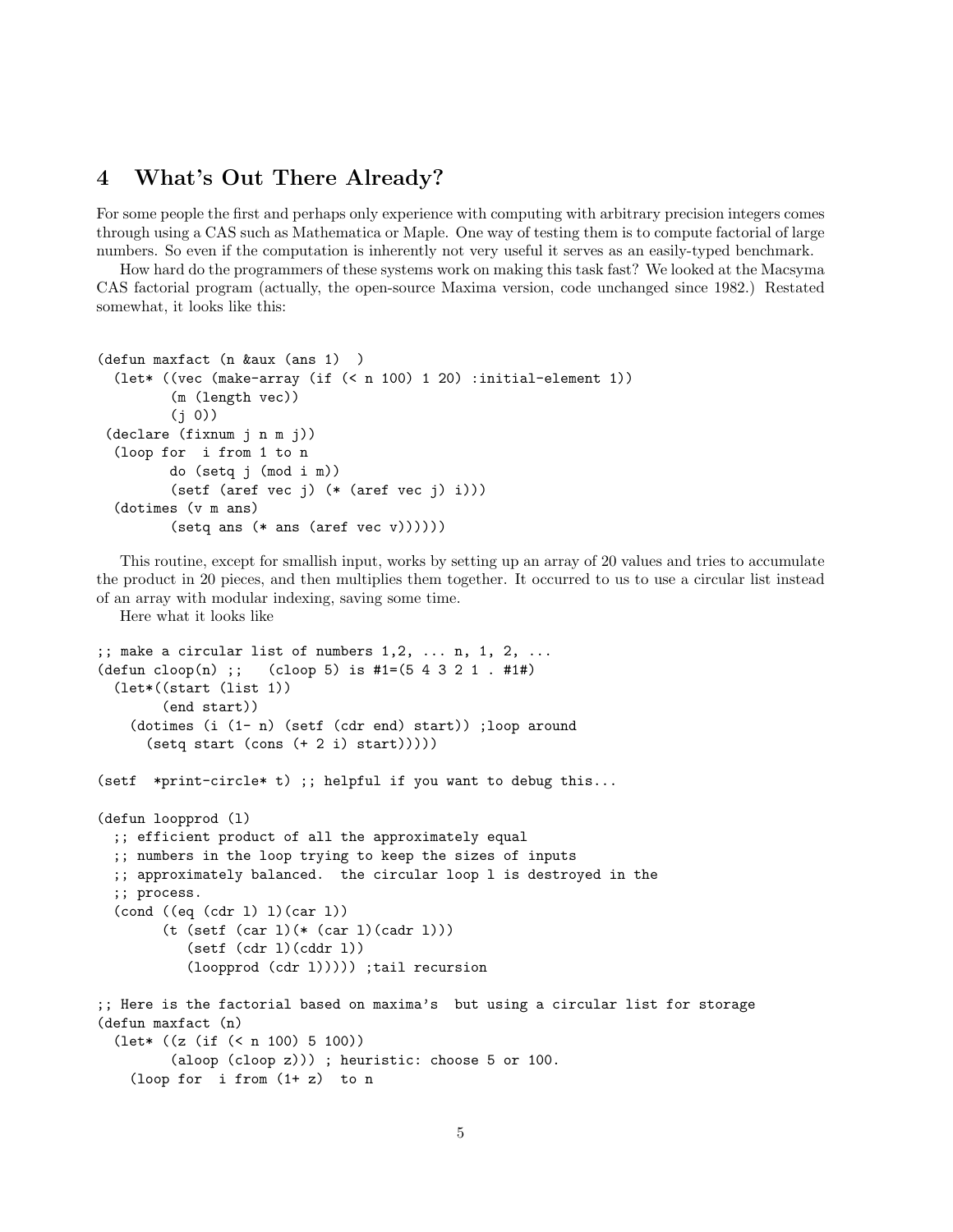```
do (setf (car aloop) (* (car aloop) i))
        (setf aloop (cdr aloop)))
(loopprod aloop)))
```
A simple profiling of factorial of 20,000 shows that most of these algorithms use 98 percent or more of their time in bignumber multiplication. Speeding this up by using GMP<sup>1</sup> especially with appropriate assembler code can make any of these algorithms considerably faster on this benchmark, if the Common Lisp arithmetic is relatively low tech. We observed a difference of 16X in Allegro Common Lisp (older version 7.0) when using GMP instead. The code below illustrates the set up for GMP. (support code available from the author.) Some versions of Lisp use GMP by default, and so such rewriting may not be necessary. The changed lines are indicated by \*\*\*

```
(defun gmaxfact (n) ;maxima version of factorial, in GMP
 (let* ((z (if (< n 100) 5 100))
         (aloop (gcloop z))) ; heuristic
    (loop for i from (1+ z) to n
        do (mpz_mul_si (car aloop) (car aloop) i) ;*** mult by signed int
           (setf aloop (cdr aloop)))
    (gloopprod aloop)))
(defun gcloop(n)
 (\text{let}*((\text{start}(list (gmpz-z (into 1)))) ;***
        (end start))
    (dotimes (i (1- n) (setf (cdr end) start))
      (setq start (cons (gmpz-z (into (+ 2 i))) start))))) ;***
(defun gloopprod (l)
  (cond ((eq(cdr 1) 1)(make-<math>gmpz :z (car 1)))</math> ;***(t \text{ (mpz_mull (car 1)(car 1)(cadr 1))};***(sett (cdr 1)(cddr 1))(gloopprod (cdr l)))))
```
A version of kg using GMP arithmetic is somewhat more elaborate. To make this more efficient we try to avoid allocating many mostly-small GMPZ integers. Instead we allocate a resource: a short list of temporaries (size  $log(n)$  for n!) for GMPZ numbers, and re-use them. It looks like this:

```
(defun gkg(n &optional (aa (alloc-gmpz))) ;put answer in 2nd arg, if there
 (declare (fixnum n)(optimize (speed 3)(safety 0)(debug 0)))
  (let ((res nil) (shift 0)
        (L (ceiling (cl::log n 2)))
        (a (gmpz-z aa)))
   (declare (fixnum L shift n))
   (labels
        ((k (n m ans res)
              (declare (fixnum n m))
              (cond
               ((and (evenp n)(cl::> m 1))
```

```
1http://www.swox.com/gmp
```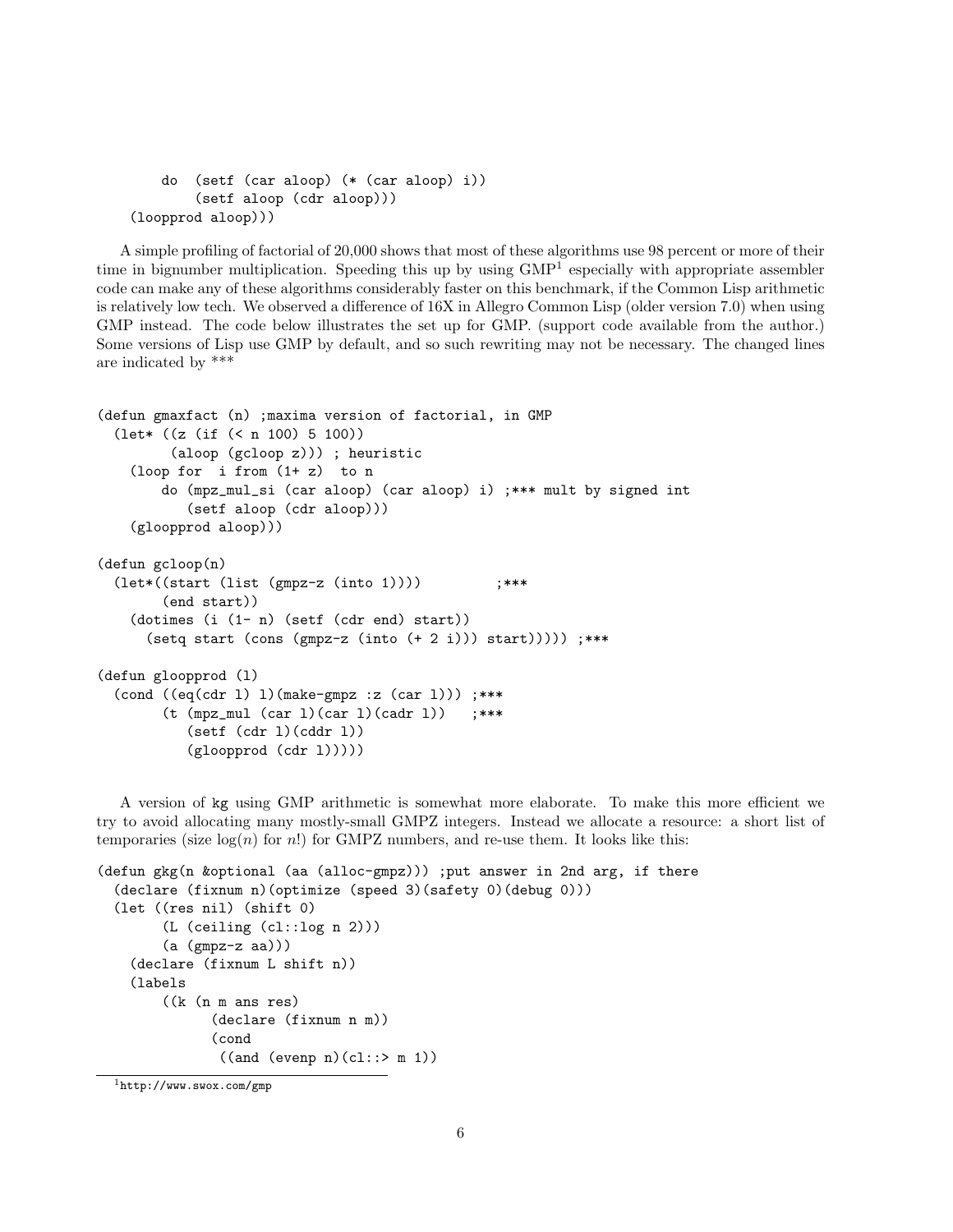```
(cl::incf shift (ash n -1))(k (ash n -1) (ash m -1) ans res))((c1::<= n m)(mpz_set_size in n))(t(let ((b (car res)))
             (k (cl::- n m) (setq m (ash m 1)) b (cdr res))(k n m ans (cdr res))
             (mpz_mul ans ans b)
             ans)))))
(dotimes (i L)(push (gmpz-z (alloc-gmpz)) res)) ;set up resource
(k n 1 a res)
(mpz_mul_2exp a a shift)
aa)))
```
How does this compare to various CAS? The time to compute 20,000! using gmaxfact or gkg and pentium-4 GMP arithmetic is about 0.021 seconds. Mathematica 5.1 on the same machine uses 0.030 seconds. How much faster is this than "just doing the arithmetic"? Mathematica uses 0.437 seconds for the program

```
f[n_] := Block[\{p = 1\}, Do[p == i, \{i, n\}]; p]
```
and 0.366 seconds for the program

```
k[n_-, m_+] := If [n \le m, n, k[n, 2m]*k[n - m, 2m]
```
Clearly Mathematica's factorial function is cleverer than such a loop!

Maple version 7 uses 0.250 seconds. A later Maple version apparently calls the GMP library factorial, which is about as fast as the fastest version we have seen  $(0.021 \text{ sec.})$  Maple and Mathematica also seem to memoize their results, so timing them has to be done carefully.

A Java program for split-recursive provided by Luschny<sup>2</sup> is a kind of unrolled version of gkg. We wrote two versions: one simply converting it to Lisp, sprfact and then a revision gsprfact to use GMP. The gsprfact program uses the same trick as gkg for allocating a list of GMP numbers as a resource. Both versions below are notably obscure, considering what is being computed is just the factorial function.

```
(defun sprfact(n) ;split recursive, based on P. Luschny's code
 (let ((p 1) (r 1) (NN 1) (log2n (floor (log n 2)))
         (h 0) (shift 0) (high 1) (len 0))
   (labels ((prod(n)
                  (declare (fixnum n))
                  (let ((m (ash n -1)))
                    (cond ((= m 0) (incf NN 2))
                          ((= n 2) (* (incf NN 2)(incf NN 2)))(t (* (prod (- n m)) (prod m)))))))
      (loop while (/= h n) do
            (incf shift h)
            (sett h (ash n (- log2n)))(decf log2n)
            (setf len high)
            (setf high (if (oddp h) h (1- h)))
```
 $^{2}$ http://www.luschny.de/math/factorial/index.html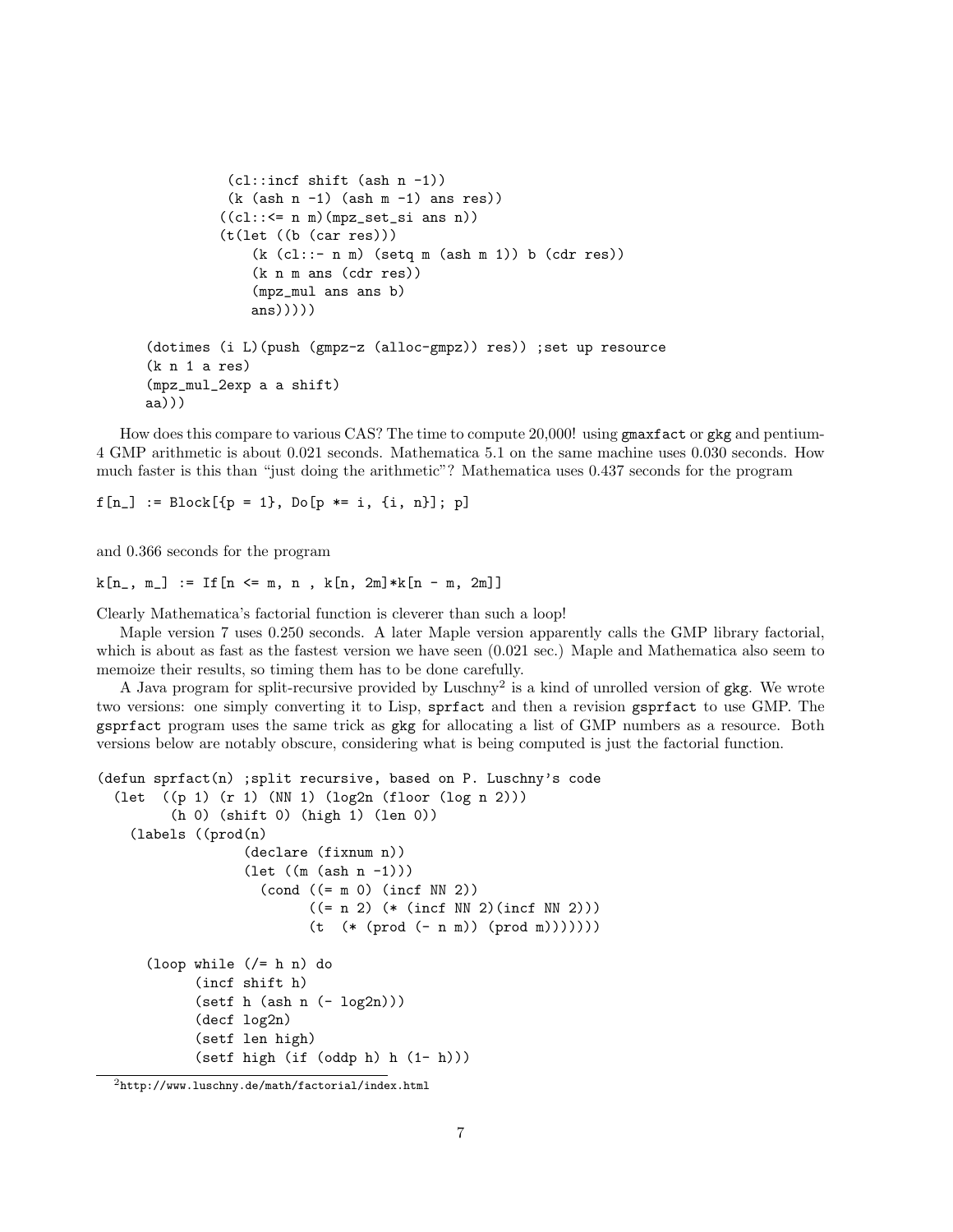```
(setf len (ash (- high len) -1))
            (cond ((> len 0)
                   (setf p (* p (prod len)))
                   (sett r (* r p))))(\text{ash } r \text{ shift})));;; unrolled sparse-recursive Lisp using GMP arithmetic...
(defun gsprfact(n)
  (declare (fixnum n))
  (let* ((pp (into 1)) (p (gmpz-z pp))
          (rr (into 1)) (r (gmpz-z rr))
          (NN 1)
          (mlog2n (-(floor (log n 2))))
          (h 0) (shift 0) (high 1) (len 0) (ans (gmpz-z (into 1)))
          (res nil))
    (declare (fixnum mlog2n log2n h shift high len NN))
    (labels ((gprod(n ans res)
               (declare (fixnum n))
               (\text{let } ((m (ash n -1)))(cond ((cl::= m 0)
                        (mpz_set_si ans (incf NN 2)))
                       ((c1::= n 2))(mpz_set_si ans (cl::*(cl::incf NN 2)(cl::incf NN 2))))(t (let ((b (car res))) ;b is a temporary gmpz
                              (gprod m b (cdr res)) ;set b
                                 (gprod (cl::- n m) ans (cdr res)) ;set ans
                                 (mpz_mul ans b ans) ;set ans
                                 )))
                     ans)))
        (dotimes (i (1+ (- mlog2n)))
          (push (gmpz-z (alloc-gmpz)) res)) ;initialize resource
        (loop while (cl::/= h n) do
              (cl::incf shift h)
              (setf h (ash n mlog2n))
              (cl::incf mlog2n)
              (setf len high)
              (setf high (if (oddp h) h (cl::1- h)))
              (setf len (ash (cl::- high len) -1))
              (cond ((cl::> len 0)
                        (mpz_mul p p (gprod len ans res))
                        (mpz_mul r r p)
                        )))
        (mpz_mul_2exp r r shift)
        rr)))
```